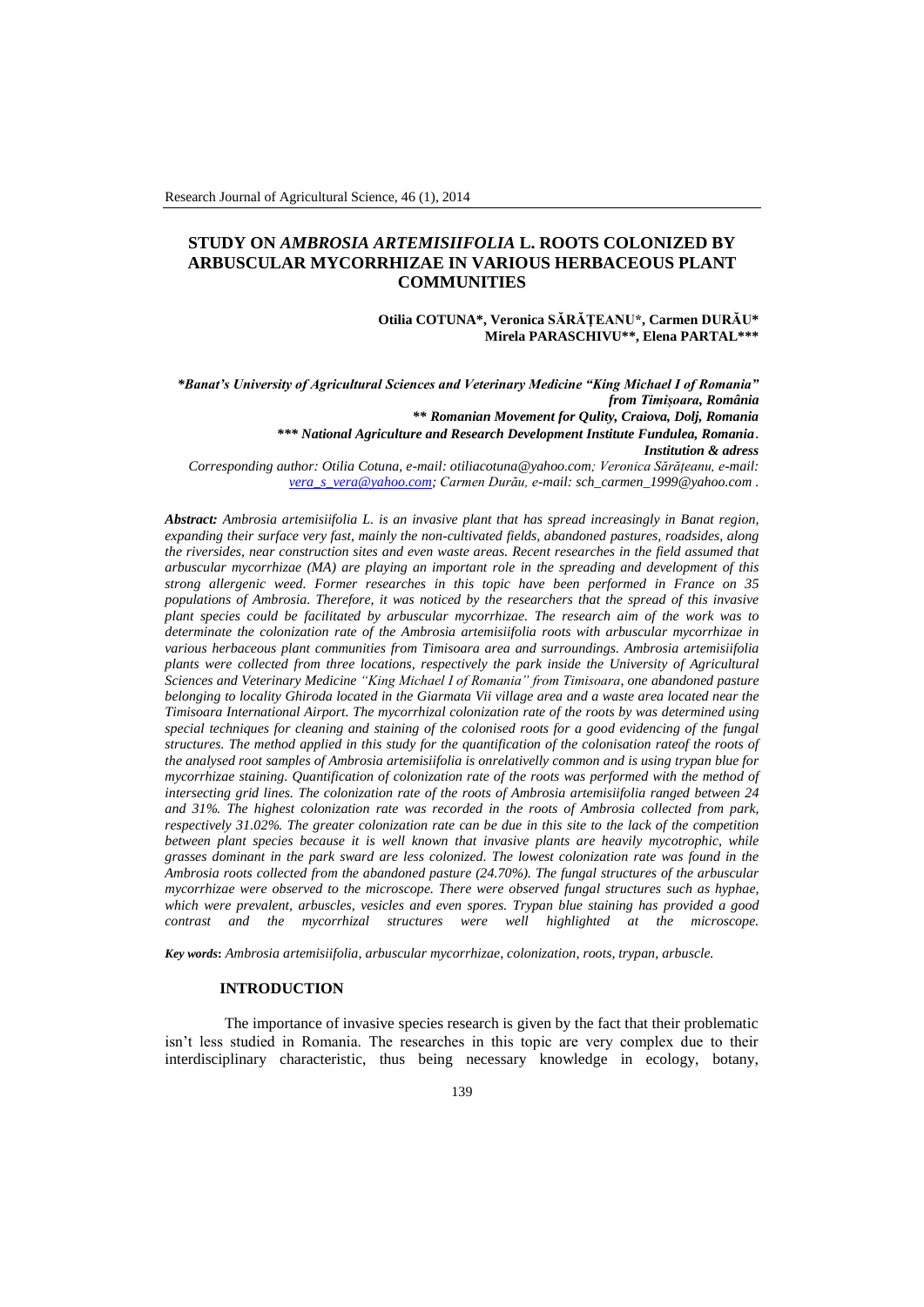phytocoenology *etc.* The researches on the invasive species are the object of some new research directions that have leaded to the appearance of a new branch of the ecology, respectively invasion ecology according with the present problematic of the ecosystems that are suffering deep changes due to the direct and indirect actions of the humans on them. Even if in many cases the changes are almost imperceptible there must to be notice every detail because the implications are most of the times disastrous and the results irreversible.

The agronomic importance of the common ragweed comes from the invasion of the agricultural crops by this weed able to determinate important yield loses. Thus, this species is includes in the quarantine regime, being included in the Official List of the Quarantine Weeds from Romania (ANGHEL *et al*., 1972; IONESCU - ȘISESTI, 1955).

In Europe, as in other regions of the world the number of the invasive species has increased considerably in the last 200 years as a result of the commercial exchanges, tourism *etc.* Thus, in contrast with North America, South Africa, Australia or New Zeeland, the concerns regarding the negative economic and ecological effects of the ecological invasions in Europe started to increase relatively recently (HULME *et al.* 2009).

*Ambrosia artemisiifolia* is the most important *Ambrosia* species introduced in Europe. This species was registered in almost all the European countries, but with variable densities (DAISIE, 2009). The most seriously affected regions are the centre of Europe (Hungary, Austria and Slovakia), south - east Europe (Romania, Croatia, Serbia) and south Europe (south of France and Italy). In contrast, in the north of Europe *A. artemisiifolia* is rarely found (e.g. Ireland, Scotland, Norway and Sweden), but is expected that the climate changes to facilitate the spreading of this weed in the near future in these regions too (HYVÖNEN *et al*., 2011).

Studies and researches referring to the spread of the species *A. artemisiifolia* L. in our country have been developed in Timis County too by FĂRCĂŞESCU *et* LAUER (2007). They have mentioned the presence of this species in the ruderal and segetal area indicating more many crops where it has been identified, but mainly referring to the presence of the crop in the uncultivated arable land.

Recent researches in field are supposing that the arbuscular mycorrhyzae (MA) plays an important role in the dispersion and development of this strongly allergenic weed. It is well known that in the original habitats its roots are colonised by MA. Researches in this way were performed in France on 35 populations of *Ambrosia*. The colonisation level was comprised between 1 and 40%, depending by the sites from where the plants were collected. Thus, the scientists are supposing that the spreading of this species is facilitated by the MA.

CROWELL and BOERNER (1988), shows that *A. artemisiifolia* is colonized by MA in the United States. In 1991, KOIDE *et* LI have demonstrated that the MA facilitate the absorption of the phosphorus in the *A. artemisiifolia* plant.

In 1993, SCHREINER *et* KOIDE have shown that this plant was able to stimulate the germination of the *Glomus intraradices* spores. The ability to form mycorrhyzae could explain why *A. artemisiifolia* is one of the dominant species from the disturbed habitats from the United States (MEDVE, 1984). FUMANAL *et al*., (2004) highlights the role of the MA in the facilitating the *A. artemisiifolia* invasion.

The main objective of this work is the determining of the *A. artemisiifolia* roots colonization rate. It is well known that the invasive plants are in general strongly mycotrophic, this determinates their capacity to invade new areas in short time.

The approached problem is very actual at worldwide level, there being searched solutions and explanations regarding the factors that are favouring the invasion of *Ambrosia*. One of the research directions in this way is the symbiotic relationship between the MA and common ragweed.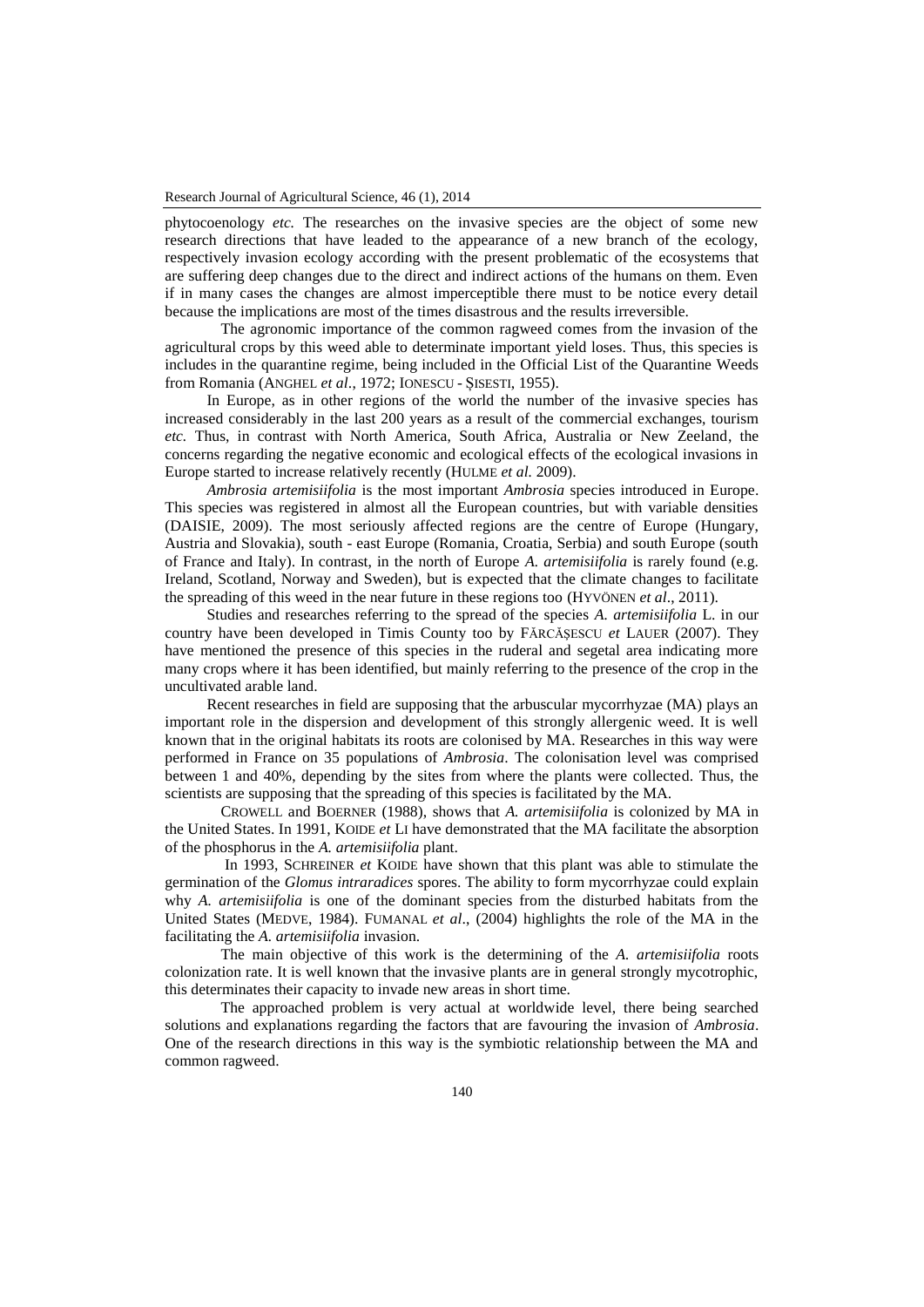### **MATERIAL AND METHODS**

The colonization rate of the roots with MA was determined in the invasive species *A. artemisiifolia* L. The *A. artemisiifolia* samples were collected from three locations from Timisoara, respectively an abandoned grassland belonging to the locality Ghiroda placed in the perimeter of the village Giarmata Vii, the park from the perimeter of Banat's University of Agriculture Sciences and Veterinary Medicine "King Michael I of Romania" from Timisoara and a waste area placed near the Henry Coanda International Airport from Timisoara.

There were collected randomly ten plants of *A. artemisiifolia* from every location from this study.

The root system of the plants was cut in segments of 2.5 cm long. Thus, a root sample was formed from 40 segments, summing 1 m roots. There were analysed 10 root samples of *A. artemisiifolia* for every location.

The MA are growing inside the plant roots needing some technics to make the roots transparent and to highlight the hyphae, arbuscles spores and vesicles to the optic microscope. For the determining of the MA presence and setting of the roots colonization rates the samples were processed, respectively they were washed, cut in segments of 2.5 cm long, hot cleaned with KOH 10% (1 minute) and immersed in HCl 10% (15 minutes), staining with trypan blue solution 0.2%, lactic acid and glycerine (24 hours).

The roots colonization rate was set through the grid lines intersection method (GIOVANETTI *et* MOSSE, 1980), where the roots are dispersed randomly in a Petri plate with the diameter of 9 cm with a grid line. The samples were analysed at stereomicroscope there being quantified the intersection among the roots and gridlines (horizontal and vertical), that appear to being colonized (stained) or being non – colonized (unstained). There was noticed the presence of the hyphae and arbuscles in the cortical tissue.

## **RESULTS AND DISCUSSIONS**

*Ambrosia artemisiifolia* L. (common ragweed) is an invasive plant highly spread in western Romania, spread mainly on the non-cultivated arable land, abandoned pastures, along the roadsides, along the rivers near to the building areas and the waste areas.

The mycorrhyzal interaction could be a key point in the invasion process of *Ambrosia* through the direct and indirect effects on the concurrence among the plants. The invasive species are recognized now as major factor in the structuring of the plant communities (RICHARDSON *et al*., 2000). The invasion of the exotic plants, as is *A. artemisiifolia* can be a serious threat to the natural ecosystems and not only (PIMENTEL, 2002).

The invasive species are favoured by the vulnerability of the invaded ecosystems by the inter-human exchanges and or by genetic, physiologic and biologic causes (ROY, 1990, PRINZING *et al*., 2002; SAKAI *et al*., 2001). Most of the invasive species are mycotrophic and are adapting successfully in the habitats that are containing MA (RICHARDSON *et al.*, 2000; KLIRONOMOS, 2002; RUDGERS *et al*., 2005).

The purpose of the researches was the setting of the root colonization rate of *A. artemisiifolia* with MA in different habitats from Timisoara and the surroundings.

Quantification of the colonised roots was realised through the method of the intersection of the gridlines (GIOVANETTI *et* MOSSE, 1980). Those authors are recommending that for the analysis of a sample to be used at least 100 intersection of the roots with the gridline. After staining the roots were washed and observed at the stereomicroscope. Every sample was dispersed randomly in a gridded Petri plate of 9 cm diameter.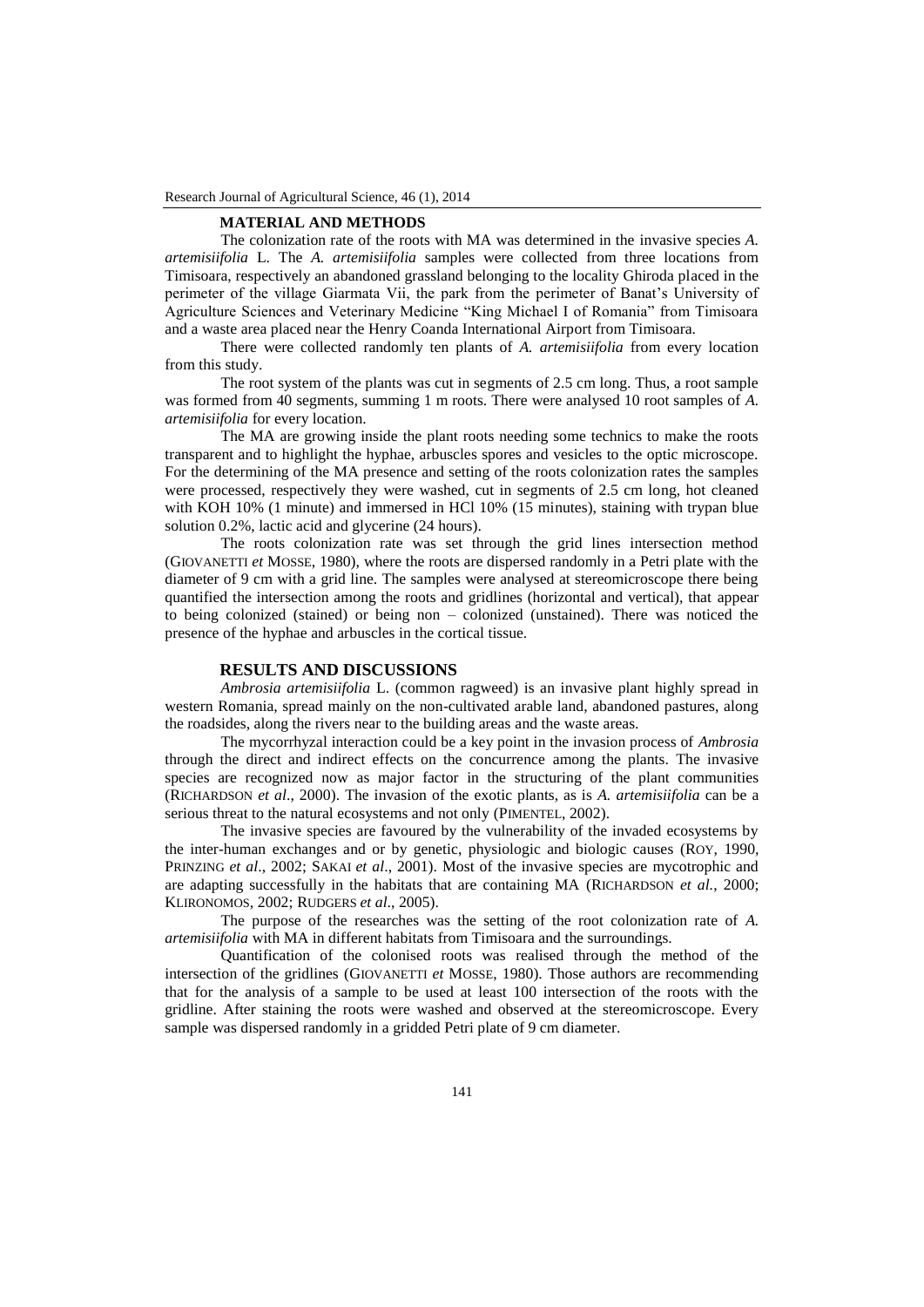The AM colonization rate was set by the quantification of the number of the intersections among the gridlines and roots (horizontally and vertically). The intersections considered to be colonized appear coloured and the non-colonized are not coloured (Table 1).

| ani. |  |
|------|--|
|      |  |

| No.                                                                                                                                                      | Habitat           | Average of<br>the AM<br>colonization<br>rate $(\% )$ | $\%$ T <sup>*</sup> –<br>infection level | <b>Fungal structures observed</b><br>at the microscope | <b>Result of the</b><br>trypan blue<br>staining |  |
|----------------------------------------------------------------------------------------------------------------------------------------------------------|-------------------|------------------------------------------------------|------------------------------------------|--------------------------------------------------------|-------------------------------------------------|--|
|                                                                                                                                                          | Wastes area       | 28,15%                                               | M                                        | Hyphae – predominant<br>Arbuscles<br>Vesicles          | Good contrast                                   |  |
| 2                                                                                                                                                        | park              | 31,02%                                               | M                                        | Hyphae - predominant<br>Arbuscles<br>Vesicles          | Good contrast                                   |  |
| 3                                                                                                                                                        | Abandoned pasture | 24,70%                                               | M                                        | Hyphae – predominant<br>Arbuscles<br>Vesicles          | Good contrast                                   |  |
| $% I - AM$ infection level<br>L (low level), $L, <15\%$<br>M (average level), $M = 15 - 40\%$<br>H (high level), $H$ , $>40\%$<br>$N -$ absent infection |                   |                                                      |                                          |                                                        |                                                 |  |

AM root colonization rate in *Ambrosia artemisiifolia* L.

Analysing the obtained results we can say that the AM colonization rate of *A. artemisiifolia* roots was situated in the interval comprised between 24 and 31%, the results obtained being in accordance with those obtained by FUMANAL *et al*. (2006), respectively 1 – 40%. The greatest AM colonization rate was registered in the roots collected from park, respectively 31.02% (Table 1). The lowest colonization percentage had the roots collected from an abandoned pasture, respectively 24.7%.

The infection level (I) with AM was average, respectively  $M = 15 - 40\%$  in the roots collected from those three analysed sites (Table 1).

At the microscope were highlighted fungal structures typical for AM, respectively hyphae that were predominant, arbuscles, vesicles and even spores (figure 1 and 2).



Figure 1. Fungal structures, hyphae and vesicles (photo: OTILIA COTUNA, VERONICA SĂRĂTEANU)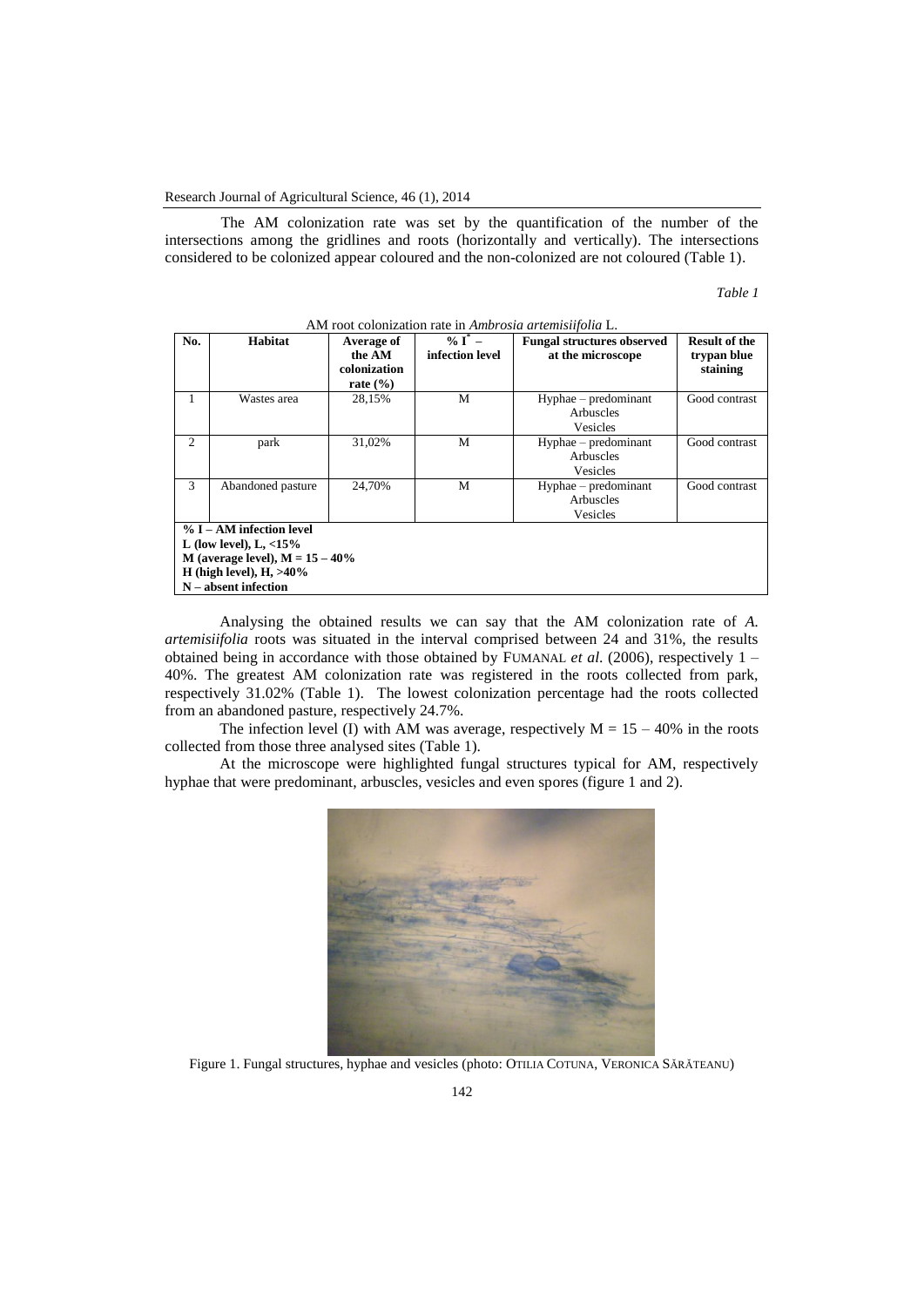

Figure 2. AM arbuscles (OTILIA COTUNA, VERONICA SĂRĂTEANU)

The trypan blue staining has offered a good contrast and the fungal structures have been well highlighted at the microscope.

The obtained results indicates that the symbiotic relationship between the AM fungi and *A. artemisiifolia* is functional and the staining with trypan blue has evidenced well the presence of the arbuscles, even these weren't quantified during this research. The disadvantage of the trypan blue staining is that isn't possible to differentiate the death and live fungal structures.

## **CONCLUSIONS**

The level of infection with AM was moderate in the *Ambrosia artemisiifolia* plants collected from the three vegetation communities (doesn't exceeded 40%). A greater percentage (31.02%) was registered in the roots of *A. artemisiifolia* collected from the park.

The dominant fungal structures were the hyphae and vesicles. The arbuscles were present in all the analysed samples, but in a lower number than the vesicles. The presence of the vesicle and arbuscle structures indicates a viable symbiose between the plants and mycorrhizae. The staining with trypan blue has provided a good contrast of the fungal structures.

The differences regarding the *Ambrosia* roots colonization rate can be due to the concurrence for nutrients with the other species from the vegetation cover of the analysed vegetation communities.

## **BIBLIOGRAFY**

1. ANGHEL, GH., CHIRILĂ, C., CIOCÂRLAN, V., ULINICI, A., 1972 - Buruienile *din culturile agricole şi combaterea lor*, Editura Ceres: 221 - 222.

2. CROWELL H. F., BOERNER R. E. J., 1988 - *Influences of mycorrhizae and phosphorus on belowground competition between two old - field annuals.* Environ. Exp. Bot., 28:381 – 392.

3. DAISIE, 2009 - *Handbook of Alien Species in Europe*, Springer, Dordrecht, the Netherlands.

4. FĂRCĂŞESCU, A. M., LAUER, K.F., 2007 - *Ambrosia artemisiifolia L. a segetal species with a tendency to expansion in the Timis county,* Scientifical papers Faculty of Agriculture Timişoara, 477 - 482.

5. FUMANAL B., PLENCHETTE C., BOISSEL A., ROULIN A., CHAUVEL B., BRETAGNOLLE F., 2004 - *Premiers résultats sur la biologie d'Ambrosia artemisiifolia L.: symbioses mycorhiziennes,* 16ème Colloque Pluridisciplinaire AFEDA, Lyon, pp. 9 – 10;